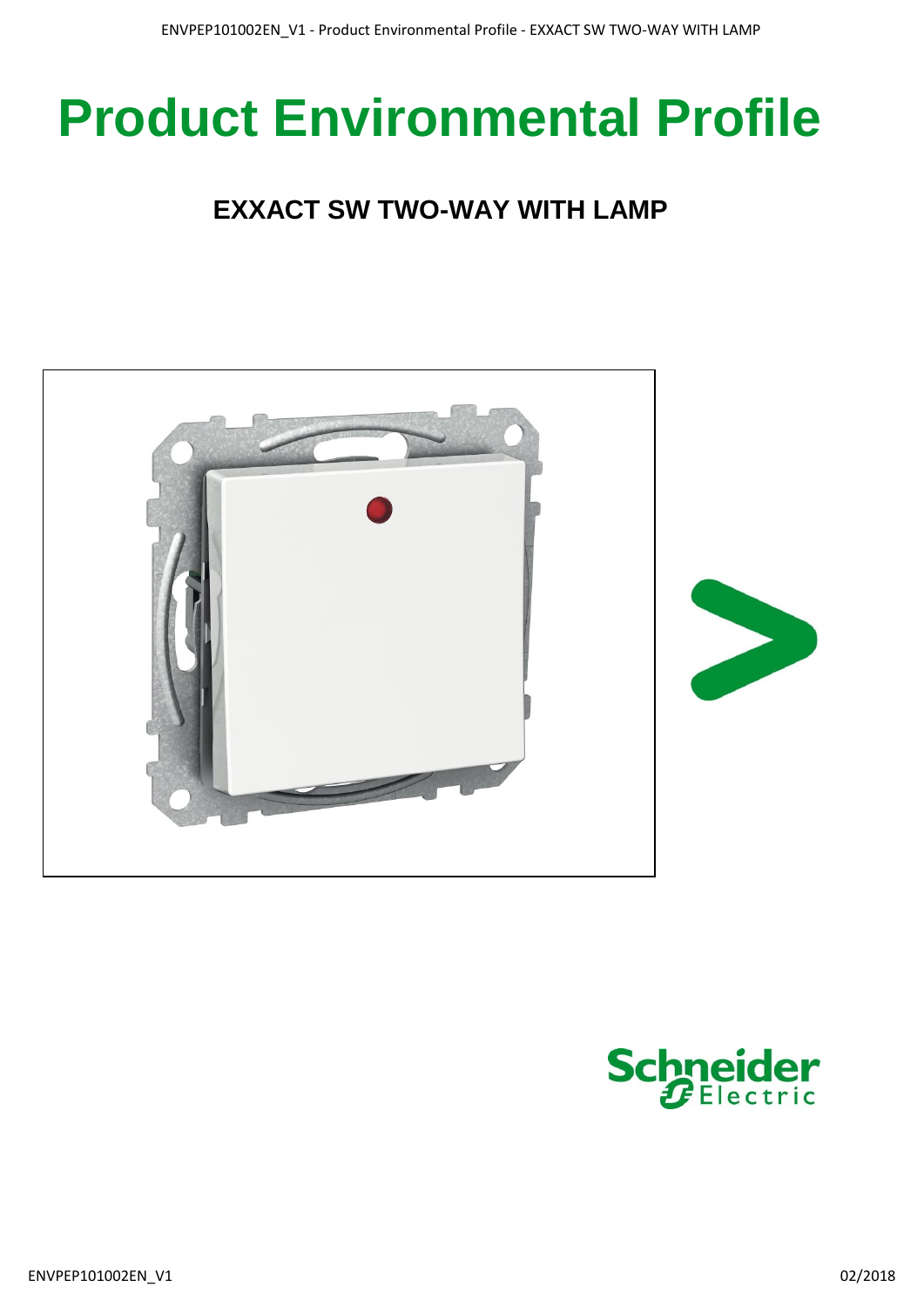### **General information**

| <b>Representative product</b>     | EXXACT SW TWO-WAY WITH LAMP -WDE002164                                                                                                                                                                                                                                                                                                                   |  |  |  |  |  |
|-----------------------------------|----------------------------------------------------------------------------------------------------------------------------------------------------------------------------------------------------------------------------------------------------------------------------------------------------------------------------------------------------------|--|--|--|--|--|
| <b>Description of the product</b> | The main function of EXXACT SW TWO-WAY WITH LAMP SCREWLESS WHITE is to offer a<br>standard to high-end range of switches for flush or surface mounting. Depending of version it can<br>be combined with various kinds of design frames in different colours.<br>EXXACT Rocker Switches 16A, 250V AC (10A for the crown, clutch 5K) with red LED display. |  |  |  |  |  |
| <b>Functional unit</b>            | Establish, support and interrupt for 20 years rated currents in normal conditions of circuit<br>characterized by the current 16A/10A, including any conditions specified for overload in operation<br>characterized by the current 16A, for the operating voltage 250V for a specified time in accordance<br>with the standard IEC 60669-1.              |  |  |  |  |  |

## **Constituent materials**



#### **Substance assessment**

Products of this range are designed in conformity with the requirements of the RoHS directive (European Directive 2011/65/EU of 8 June 2011) and do not contain, or only contain in the authorised proportions, lead, mercury, cadmium, hexavalent chromium or flame retardants (polybrominated biphenyls - PBB, polybrominated diphenyl ethers - PBDE) as mentioned in the Directive

As the products of the range are designed in accordance with the RoHS Directive (European Directive 2002/95/EC of 27 January 2003), they can be incorporated without any restriction in an assembly or an installation subject to this Directive.

Details of ROHS and REACH substances information are available on the Schneider-Electric Green Premium website

[http://www2.schneide](http://www2.schneider-electric.com/sites/corporate/en/products-services/green-premium/green-premium.page)r-electric.com/sites/corporate/en/products-services/green-premium/green-premium.page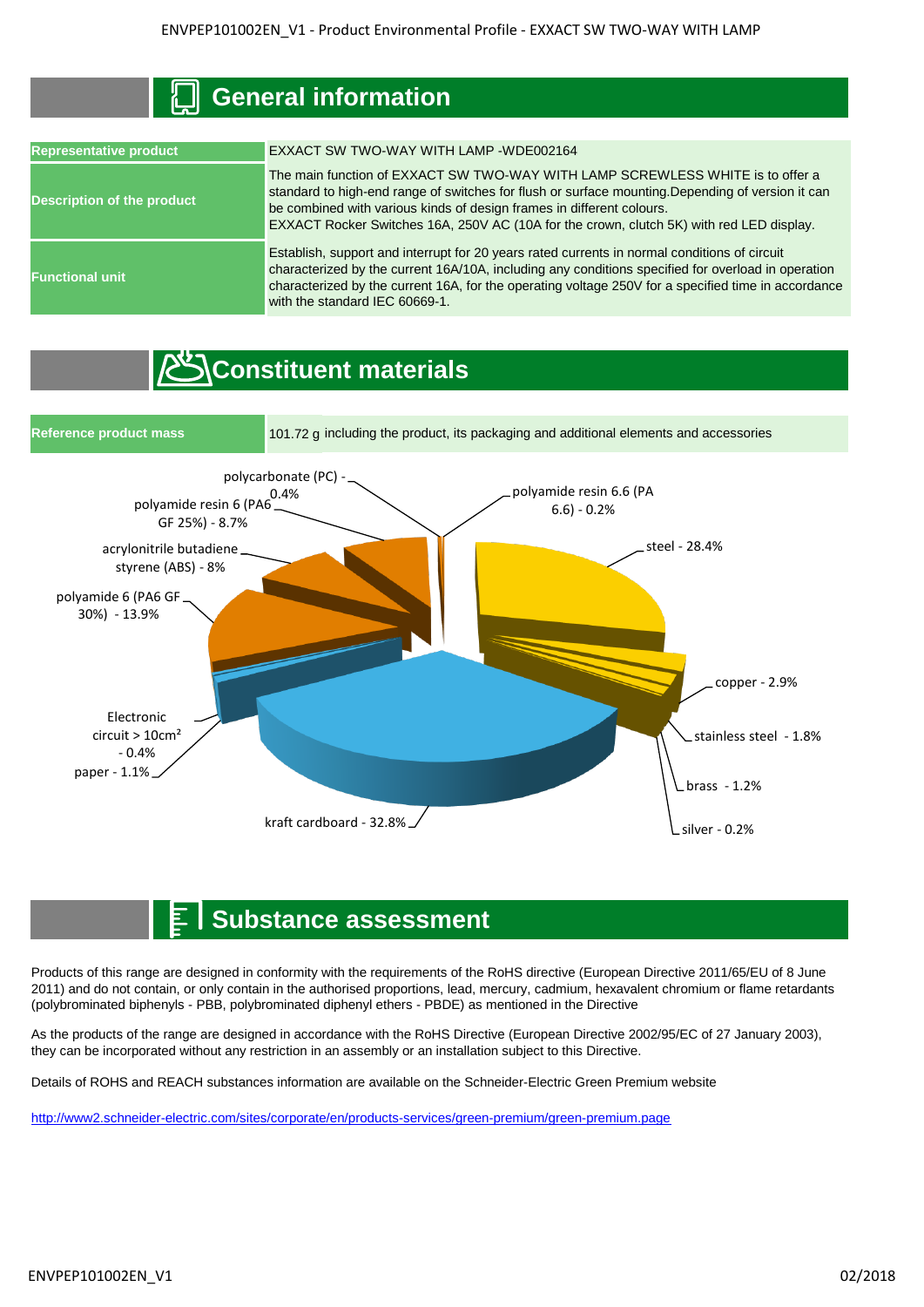## **Additional environmental information**

|                      |                                                                                                                                                                                    |                                                                         | The EXXACT SW TWO-WAY WITH LAMP presents the following relevent environmental aspects                                                                                                 |  |  |  |  |
|----------------------|------------------------------------------------------------------------------------------------------------------------------------------------------------------------------------|-------------------------------------------------------------------------|---------------------------------------------------------------------------------------------------------------------------------------------------------------------------------------|--|--|--|--|
| <b>Manufacturing</b> | Manufactured at a Schneider Electric production site ISO14001 certified                                                                                                            |                                                                         |                                                                                                                                                                                       |  |  |  |  |
|                      | Weight and volume of the packaging optimized, based on the European Union's packaging directive                                                                                    |                                                                         |                                                                                                                                                                                       |  |  |  |  |
| <b>Distribution</b>  | Packaging weight is 34.5 g, consisting of cardboard (96.78%), paper (3.22%)                                                                                                        |                                                                         |                                                                                                                                                                                       |  |  |  |  |
|                      |                                                                                                                                                                                    | Product distribution optimised by setting up local distribution centres |                                                                                                                                                                                       |  |  |  |  |
| <b>Use</b>           | The product does not require special maintenance operations.                                                                                                                       |                                                                         |                                                                                                                                                                                       |  |  |  |  |
|                      |                                                                                                                                                                                    |                                                                         | End of life optimized to decrease the amount of waste and allow recovery of the product components and materials                                                                      |  |  |  |  |
|                      | This product contains Electronic card (0.396g) that should be separated from the stream of waste so as to optimize<br>end-of-life treatment.                                       |                                                                         |                                                                                                                                                                                       |  |  |  |  |
| <b>End of life</b>   | The location of these components and other recommendations are given in the End of Life Instruction document which<br>is available on the Schneider-Electric Green Premium website |                                                                         |                                                                                                                                                                                       |  |  |  |  |
|                      | http://www2.schneider-electric.com/sites/corporate/en/products-services/green-premium/green-premium.page                                                                           |                                                                         |                                                                                                                                                                                       |  |  |  |  |
|                      | Recyclability potential:                                                                                                                                                           | 57%                                                                     | Based on "ECO'DEEE recyclability and recoverability calculation method"<br>(version V1, 20 Sep. 2008 presented to the French Agency for Environment<br>and Energy Management: ADEME). |  |  |  |  |

## **Environmental impacts**

| <b>Reference life time</b>                 | 20 years                                                                                                                                                                                                                                                                                                                                                 |                                                                       |                                                                       |                                                                           |  |  |
|--------------------------------------------|----------------------------------------------------------------------------------------------------------------------------------------------------------------------------------------------------------------------------------------------------------------------------------------------------------------------------------------------------------|-----------------------------------------------------------------------|-----------------------------------------------------------------------|---------------------------------------------------------------------------|--|--|
| <b>Product category</b>                    | Passive products - non-continuous operation                                                                                                                                                                                                                                                                                                              |                                                                       |                                                                       |                                                                           |  |  |
| <b>Installation elements</b>               | No special components needed                                                                                                                                                                                                                                                                                                                             |                                                                       |                                                                       |                                                                           |  |  |
| Use scenario                               | Product dissipation is 0.03325 W full load, loading rate is 30% and service uptime percentage is 30%                                                                                                                                                                                                                                                     |                                                                       |                                                                       |                                                                           |  |  |
| Geographical<br>representativeness         | Europe                                                                                                                                                                                                                                                                                                                                                   |                                                                       |                                                                       |                                                                           |  |  |
| <b>Technological</b><br>representativeness | The main function of EXXACT SW TWO-WAY WITH LAMP SCREWLESS WHITE is to offer a standard to<br>high-end range of switches for flush or surface mounting. Depending of version it can be combined with<br>various kinds of design frames in different colours.<br>EXXACT Rocker Switches 16A, 250V AC (10A for the crown, clutch 5K) with red LED display. |                                                                       |                                                                       |                                                                           |  |  |
|                                            | <b>Manufacturing</b>                                                                                                                                                                                                                                                                                                                                     | <b>Installation</b>                                                   | <b>Use</b>                                                            | <b>End of life</b>                                                        |  |  |
| <b>Energy model used</b>                   | Energy model used: Ringsted,<br><b>Denmark</b>                                                                                                                                                                                                                                                                                                           | Electricity Mix; AC;<br>consumption mix, at<br>consumer: < 1kV: EU-27 | Electricity Mix; AC;<br>consumption mix, at<br>consumer; < 1kV; EU-27 | Electricity Mix; AC;<br>consumption mix, at<br>consumer; < 1kV; EU-<br>27 |  |  |

| <b>Compulsory indicators</b>                     | <b>EXXACT SW TWO-WAY WITH LAMP - WDE002164</b> |              |                      |                     |                     |              |             |
|--------------------------------------------------|------------------------------------------------|--------------|----------------------|---------------------|---------------------|--------------|-------------|
| <b>Impact indicators</b>                         | <b>Unit</b>                                    | <b>Total</b> | <b>Manufacturing</b> | <b>Distribution</b> | <b>Installation</b> | <b>Use</b>   | End of Life |
| Contribution to mineral resources depletion      | kg Sb eq                                       | 2.96E-04     | 2.96E-04             | $0^*$               | $0^*$               | $0^*$        | $0^*$       |
| Contribution to the soil and water acidification | kg SO <sub>2</sub> eq                          | 5.32E-03     | 1.34E-03             | 5.99E-05            | 2.62E-06            | 3.90E-03     | 2.03E-05    |
| Contribution to water eutrophication             | kg $PO43$ eq                                   | 5.86E-04     | 3.30E-04             | 1.38E-05            | 9.03E-05            | 1.46E-04     | 5.66E-06    |
| Contribution to global warming                   | $kg CO2$ eq                                    | $1.22E + 00$ | 6.30E-01             | 1.31E-02            | 4.71E-02            | 5.16E-01     | 1.07E-02    |
| Contribution to ozone layer depletion            | kg CFC11<br>eq                                 | 1.81E-07     | 5.51E-08             | 2.66E-11            | 1.18E-10            | 1.25E-07     | 4.67E-10    |
| Contribution to photochemical oxidation          | kg $C_2H_4$ eq                                 | 3.33E-04     | 1.31E-04             | 4.28E-06            | 1.13E-05            | 1.84E-04     | 2.12E-06    |
| <b>Resources use</b>                             | <b>Unit</b>                                    | <b>Total</b> | Manufacturing        | <b>Distribution</b> | <b>Installation</b> | <b>Use</b>   | End of Life |
| Net use of freshwater                            | m <sub>3</sub>                                 | 6.98E-03     | 5.63E-03             | 1.17E-06            | 1.43E-06            | 1.35E-03     | $9.25E-06$  |
| <b>Total Primary Energy</b>                      | <b>MJ</b>                                      | $2.05E + 01$ | $1.13E + 01$         | 1.76E-01            | 9.62E-03            | $8.90E + 00$ | $9.63E-02$  |
|                                                  |                                                |              |                      |                     |                     |              |             |

```
ENVPEP101002EN_V1 02/2018
```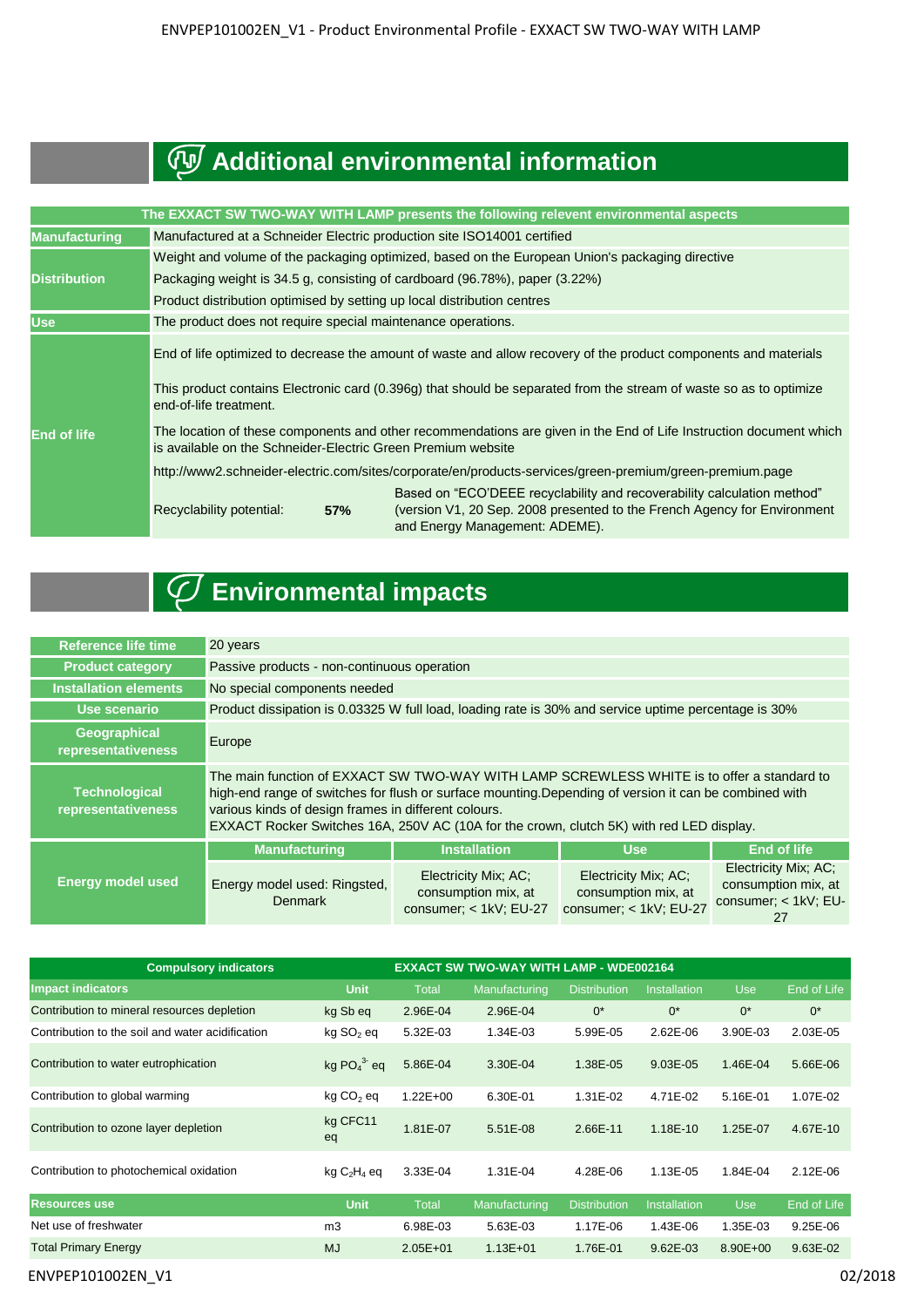

| <b>Optional indicators</b>                                                                         | <b>EXXACT SW TWO-WAY WITH LAMP - WDE002164</b> |              |               |                     |                     |              |             |
|----------------------------------------------------------------------------------------------------|------------------------------------------------|--------------|---------------|---------------------|---------------------|--------------|-------------|
| <b>Impact indicators</b>                                                                           | <b>Unit</b>                                    | Total        | Manufacturing | <b>Distribution</b> | <b>Installation</b> | <b>Use</b>   | End of Life |
| Contribution to fossil resources depletion                                                         | MJ                                             | $1.39E + 01$ | 8.32E+00      | 1.84E-01            | 9.07E-03            | $5.31E+00$   | 9.04E-02    |
| Contribution to air pollution                                                                      | m <sup>3</sup>                                 | $1.34E + 02$ | $1.10E + 02$  | 5.58E-01            | 1.83E-01            | $2.21E + 01$ | 7.14E-01    |
| Contribution to water pollution                                                                    | m <sup>3</sup>                                 | $5.72E + 01$ | $3.01E + 01$  | $2.16E + 00$        | 2.49E+00            | $2.16E + 01$ | 8.61E-01    |
| <b>Resources use</b>                                                                               | <b>Unit</b>                                    | <b>Total</b> | Manufacturing | <b>Distribution</b> | Installation        | <b>Use</b>   | End of Life |
| Use of secondary material                                                                          | kg                                             | 3.41E-02     | 3.41E-02      | $0^*$               | $0^*$               | $0^*$        | $0^*$       |
| Total use of renewable primary energy resources                                                    | MJ                                             | $2.22E + 00$ | $1.47E + 00$  | 2.47E-04            | $0^*$               | 7.48E-01     | $0^*$       |
| Total use of non-renewable primary energy resources                                                | MJ                                             | $1.83E + 01$ | $9.88E + 00$  | 1.76E-01            | 9.58E-03            | 8.15E+00     | 9.62E-02    |
| Use of renewable primary energy excluding renewable<br>primary energy used as raw material         | MJ                                             | 2.08E+00     | $1.33E + 00$  | 2.47E-04            | $0^*$               | 7.48E-01     | $0^*$       |
| Use of renewable primary energy resources used as<br>raw material                                  | <b>MJ</b>                                      | 1.38E-01     | 1.38E-01      | $0^*$               | $0^*$               | $0^*$        | $0^*$       |
| Use of non renewable primary energy excluding non<br>renewable primary energy used as raw material | MJ                                             | $1.73E + 01$ | 8.90E+00      | 1.76E-01            | 9.58E-03            | 8.15E+00     | 9.62E-02    |
| Use of non renewable primary energy resources used<br>as raw material                              | <b>MJ</b>                                      | 9.83E-01     | 9.83E-01      | $0^*$               | $0^*$               | $0^*$        | $0^*$       |
| Use of non renewable secondary fuels                                                               | MJ                                             | $0.00E + 00$ | $0^*$         | $0^*$               | $0^*$               | $0^*$        | $0^*$       |
| Use of renewable secondary fuels                                                                   | <b>MJ</b>                                      | $0.00E + 00$ | $0^*$         | $0^*$               | $0^*$               | $0^*$        | $0^*$       |
| <b>Waste categories</b>                                                                            | <b>Unit</b>                                    | <b>Total</b> | Manufacturing | <b>Distribution</b> | Installation        | <b>Use</b>   | End of Life |
| Hazardous waste disposed                                                                           | kg                                             | $4.05E + 00$ | $3.95E + 00$  | $0^*$               | $0^*$               | $0^*$        | 9.66E-02    |
| Non hazardous waste disposed                                                                       | kg                                             | $2.11E+00$   | 1.46E-01      | 4.66E-04            | 3.47E-02            | $1.93E + 00$ | 3.03E-04    |
| Radioactive waste disposed                                                                         | kg                                             | 1.65E-03     | 7.91E-05      | 3.32E-07            | $0^*$               | 1.57E-03     | 4.81E-07    |
| <b>Other environmental information</b>                                                             | Unit                                           | <b>Total</b> | Manufacturing | <b>Distribution</b> | Installation        | <b>Use</b>   | End of Life |
| Materials for recycling                                                                            | kg                                             | 4.91E-02     | 1.06E-02      | $0^*$               | $0^*$               | $0^*$        | 3.85E-02    |
| Components for reuse                                                                               | kg                                             | $0.00E + 00$ | $0^*$         | $0^*$               | $0^*$               | $0^*$        | $0^*$       |
| Materials for energy recovery                                                                      | kg                                             | 1.61E-03     | 1.83E-04      | $0^*$               | $0^*$               | $0^*$        | 1.43E-03    |
| <b>Exported Energy</b>                                                                             | MJ                                             | 6.36E-04     | $0^*$         | $0^*$               | 6.36E-04            | $0^*$        | $0^*$       |

*\* represents less than 0.01% of the total life cycle of the reference flow*

*Life cycle assessment performed with EIME version EIME v5.5, database version 2015-04.*

The manufacturing phase is the life cycle phase which has the greatest impact on the majority of environmental indicators (based on compulsory indicators).

*Please note that the values given above are only valid within the context specified and cannot be used directly to draw up the environmental assessment of an installation.*